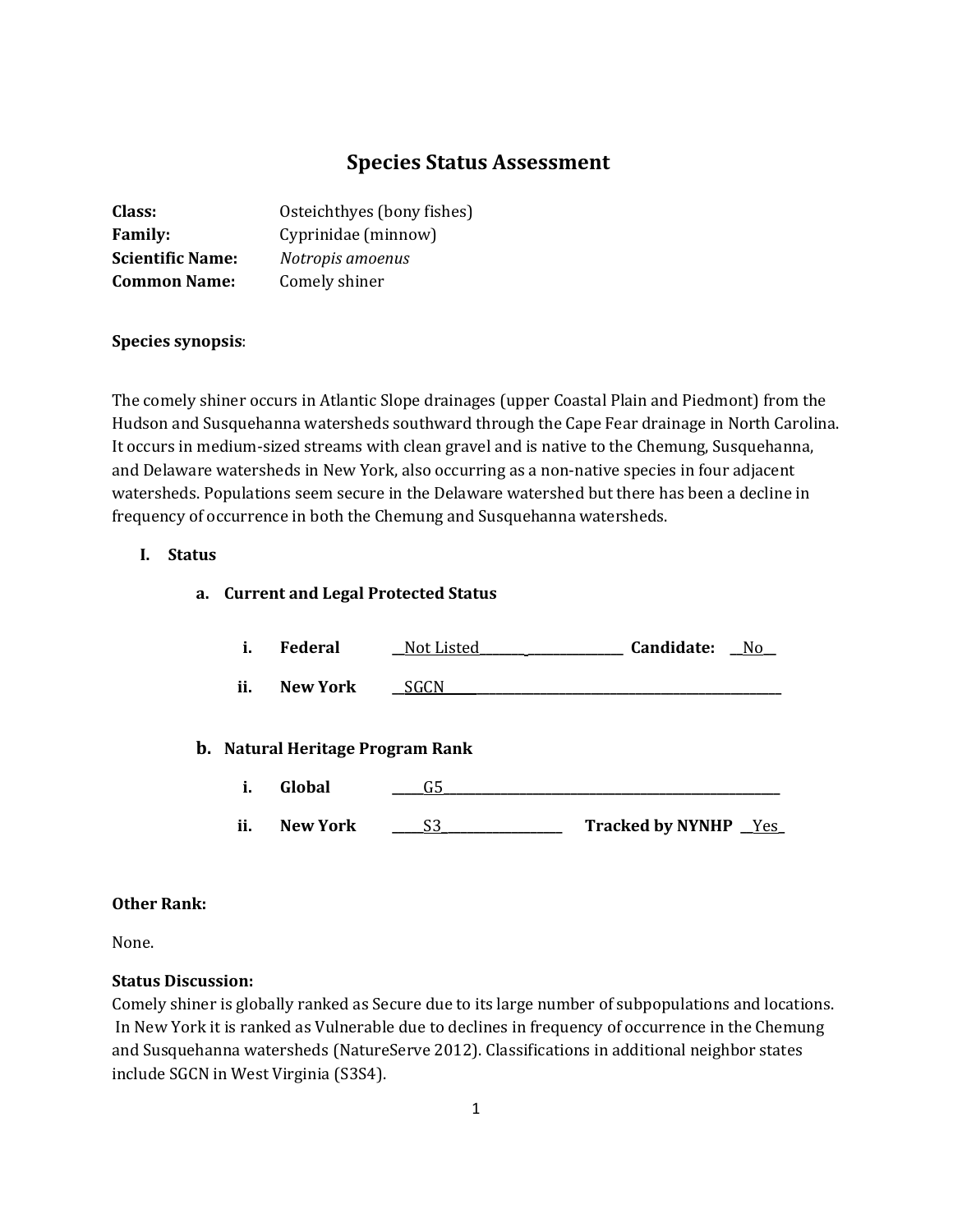#### **II. Abundance and Distribution Trends**

#### **a. North America**

**i. Abundance \_\_\_\_\_ declining \_\_\_\_\_increasing \_\_X\_\_\_ stable \_\_\_\_\_unknown ii. Distribution: \_\_\_\_\_ declining \_\_\_\_\_increasing \_\_X\_\_\_ stable \_\_\_\_\_unknown**

Time frame considered: 10 years or 3 generations

- **b. Regional** 
	- **i. Abundance**
	- **\_\_\_\_\_ declining \_\_\_\_\_increasing \_X\_\_ stable \_\_\_\_\_unknown**
	- **ii. Distribution:**

**\_\_\_\_\_ declining \_\_\_\_\_increasing \_\_X \_stable \_\_\_\_\_unknown Regional Unit Considered: \_\_\_\_\_**Region 5 - Northeast**\_\_\_ \_\_\_\_\_\_\_\_\_\_\_\_\_\_\_\_\_\_\_\_**

**Time Frame Considered: \_\_\_\_\_\_\_\_\_\_\_\_\_\_\_\_\_\_\_\_\_\_\_\_\_ \_\_\_\_\_\_\_\_\_\_\_\_\_\_\_\_\_\_\_\_\_\_\_\_\_\_**

**c. Adjacent States and Provinces**

| <b>CONNECTICUT</b>   | Not Present $X$ No data $\frac{1}{1}$   |
|----------------------|-----------------------------------------|
| <b>MASSACHUSETTS</b> | Not Present $X$ No data $\frac{1}{1}$   |
| <b>ONTARIO</b>       | Not Present $X$ No data $\frac{1}{1}$   |
| <b>QUEBEC</b>        | Not Present $X$ No data                 |
| <b>VERMONT</b>       | Not Present $X$ No data $\frac{1}{1-x}$ |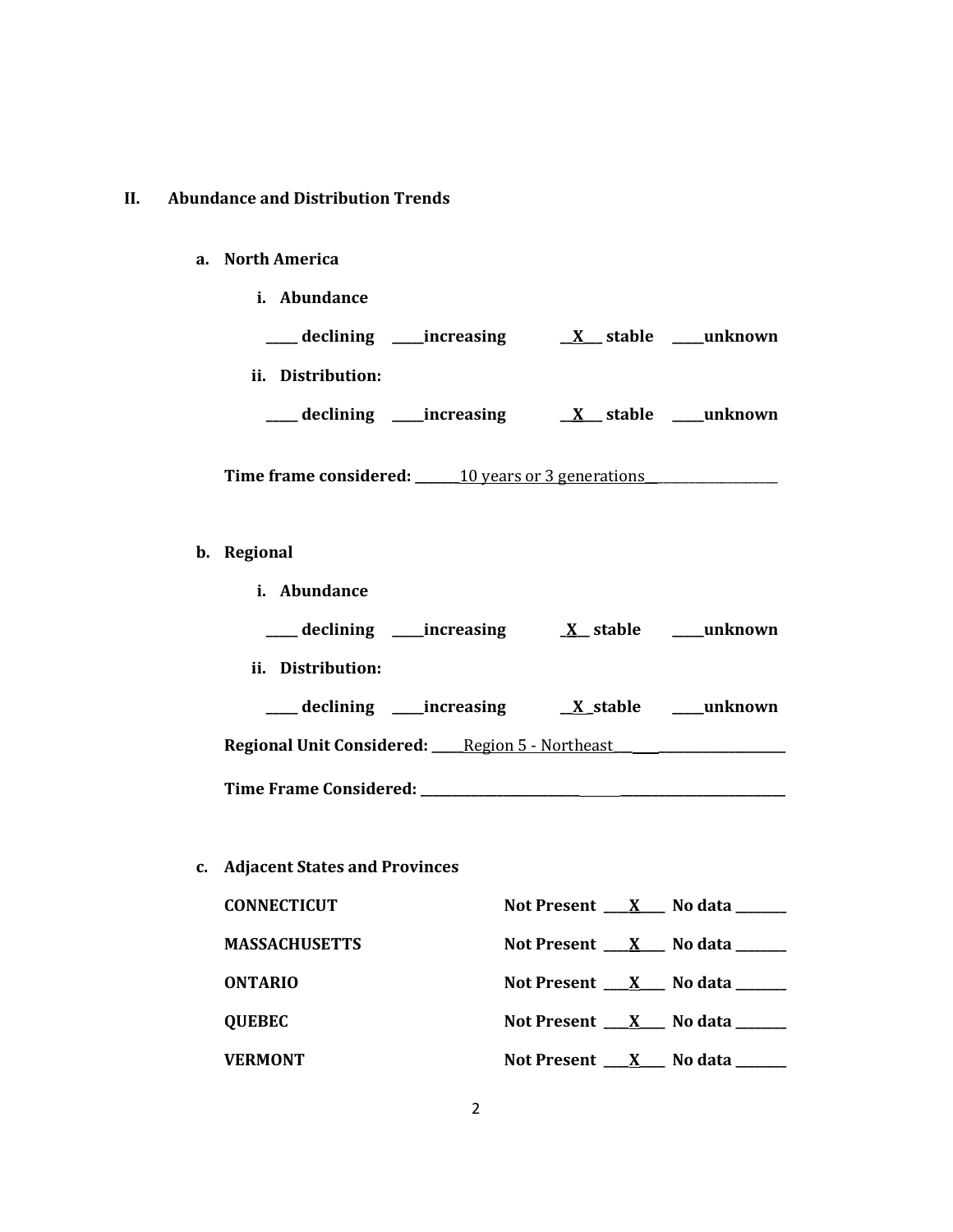| <b>NEW JERSEY</b>                                              |                                                             |                |
|----------------------------------------------------------------|-------------------------------------------------------------|----------------|
| i. Abundance<br>ii. Distribution:                              |                                                             |                |
|                                                                |                                                             |                |
|                                                                |                                                             |                |
| <b>PENNSYLVANIA</b>                                            |                                                             |                |
| i. Abundance<br>ii. Distribution:                              |                                                             |                |
|                                                                | <u>X</u> declining ____increasing ______ stable ____unknown |                |
| Time frame considered: ___ last 100 years (Argent et al. 1998) |                                                             |                |
|                                                                |                                                             |                |
| d. NEW YORK                                                    |                                                             | No data ______ |
| i. Abundance                                                   |                                                             |                |
| ii. Distribution:                                              |                                                             |                |
| Time frame considered: ______                                  |                                                             |                |

# **Monitoring in New York.**

Monitoring programs are carried out by the NYSDEC Rare Fish Unit, 1998-2012.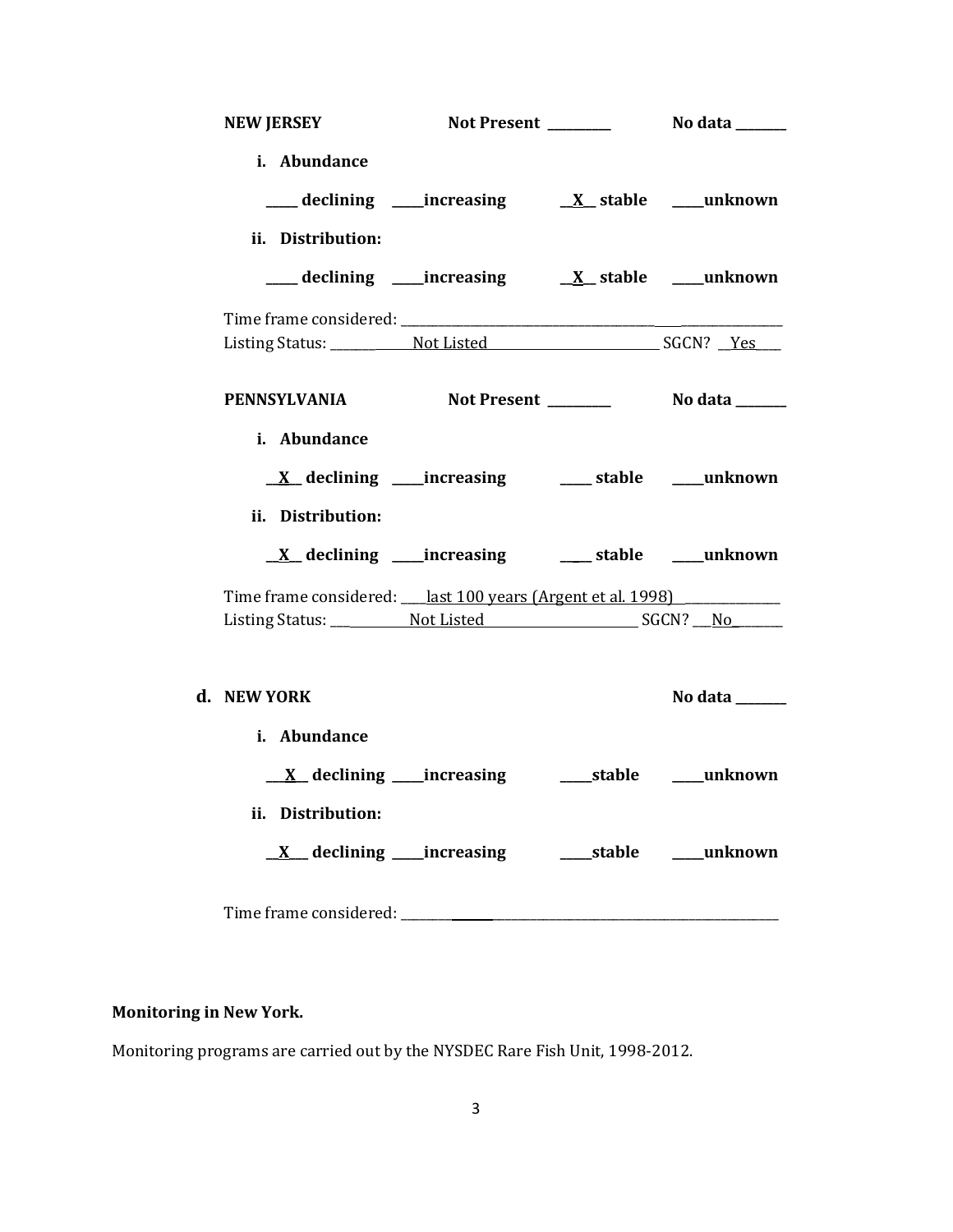## **Trends Discussion:**

In New York, comely shiner were historically found in over 50 waters and their range appears to be declining (or gone or dangerously sparse) in at least 2 of the 3 watersheds where native. It still occurs in two of these non-native watersheds: the southernmost part of the Oswego watershed by Seneca Lake and the lower Hudson. Samples from the 2000s showed presence at 21 locations, but no individuals from Chemung, Mohawk or Newark Bay. Argent et al. (1998) reported on dramatic changes in this species in Pennsylvania.

Early records from the Susquehanna (1935) were confounded with mistaken identifications (Snelson 1968), and catches from that period were adjusted according to later records (from many of those same specimens) stored at museums.

The distribution of this species among sub-basins (HUC 10) within the three watersheds has changed in a similar pattern, with records from fewer units in the recent time period. Overall there are records from 33 units for all time periods in its native range, and from recent times there are 14 units, showing a loss of its former range. The Chemung watershed had the most dramatic decline in range, and both Chemung and Susquehanna had significant declines in frequency of occurrence between the 1930s and 2000s. Statewide, the number of individual site records for this species has been 142 for all time periods, 47 in the last 30 years, and 20 since 1993.

Most of the recent records—since 1993—are from the Delaware (11), Susquehanna (8) and lower Hudson (1), and there are none from the Chemung, Mohawk or Newark Bay. The population appears stable in the Lower Hudson and possibly Delaware, but has disappeared from many streams of the Susquehanna and Chemung watersheds. This trend causes concern.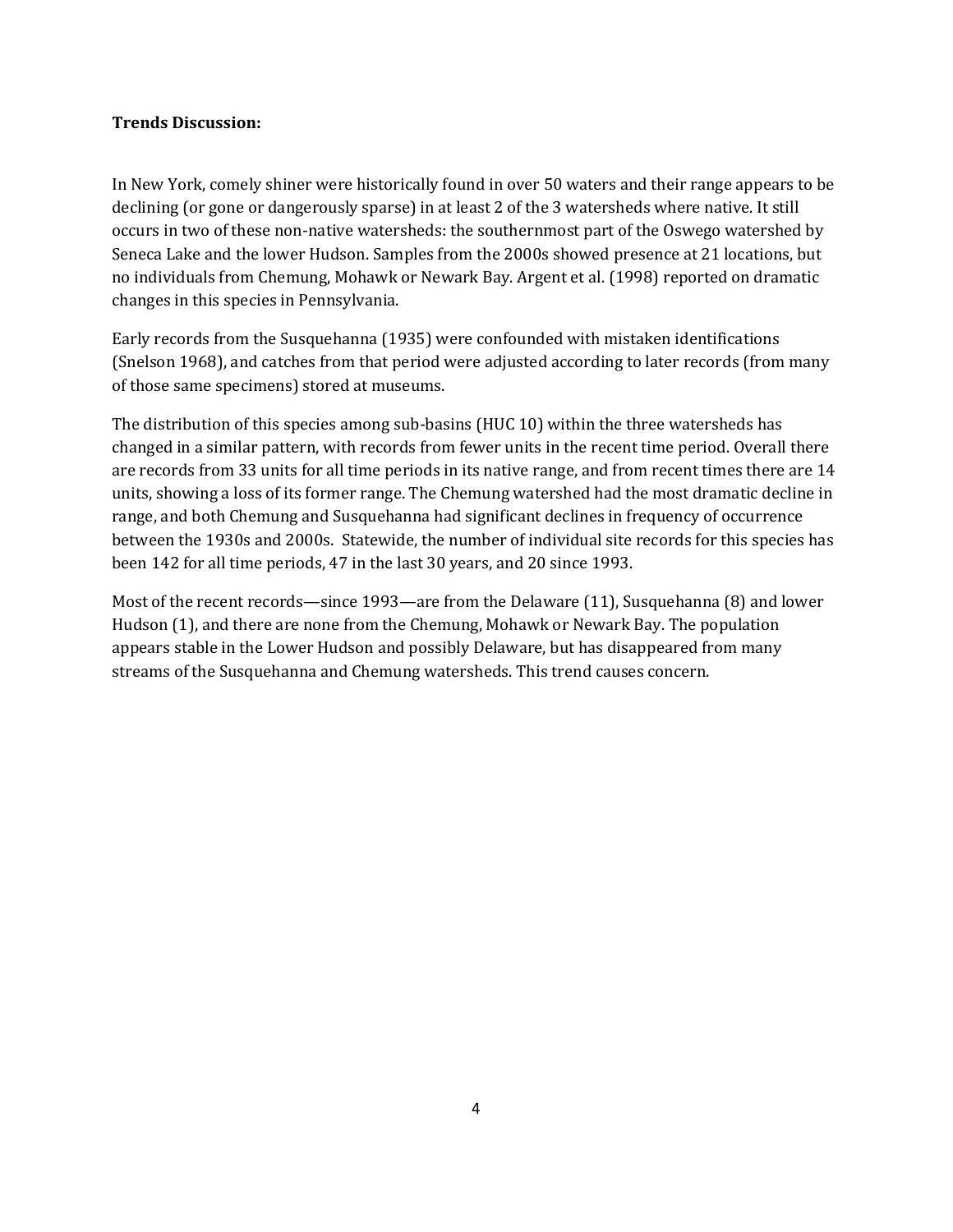

**Figure 1**. U.S. distribution of comely shiner by watershed (NatureServe 2012).



**Figure 2**. Comely shiner distribution in New York, depicting fish sampled before 1977 and from 1977 to current time, shown with the corresponding HUC-10 units where they were found, along with the number of records. Left map depicts the range of comely shiner in New York.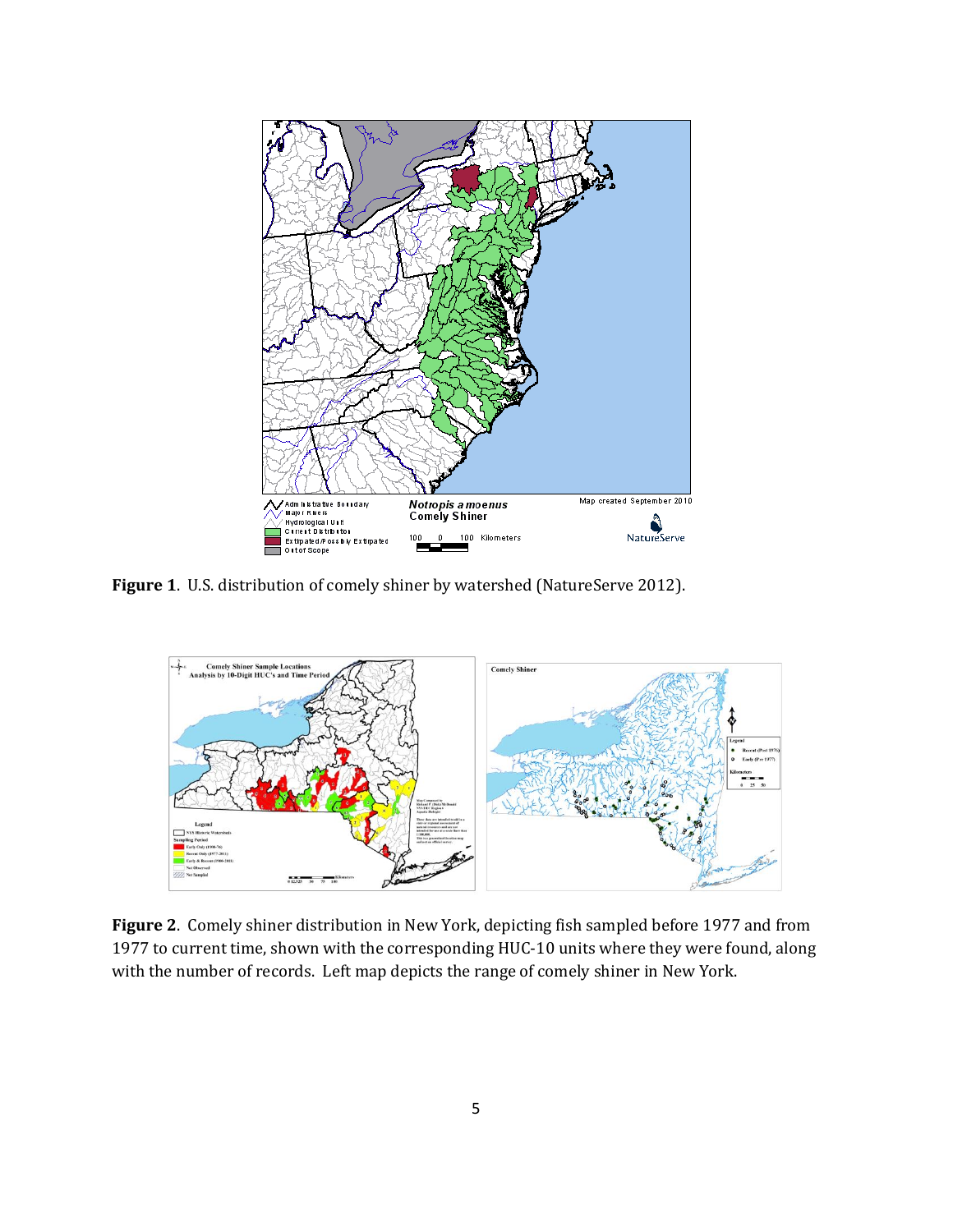|                     |               |                   |             |      | Watershed |
|---------------------|---------------|-------------------|-------------|------|-----------|
| Watershed name      | Total # HUC10 | <b>Early only</b> | Recent only | both | status    |
| Chemung             | q             | 8                 | υ           |      |           |
| Delaware            | 10            | າ                 | 4           | 4    |           |
| Susquehanna         | 14            | ч                 |             |      |           |
| sum                 | 33            | 19                | 5           | q    |           |
| <b>Lower Hudson</b> | 5             | 0                 | 4           |      |           |
| Mohawk              |               |                   | O           |      | loss      |
| Newark Bay          |               |                   | 0           |      | loss      |
| Oswego              | າ             |                   |             |      |           |

**Table 1**. Records of comely shiner in hydrological units (HUC-10) are shown according to their watersheds in early and recent time periods (before and after 1977) to consider loss and gains. Further explanations of details are found in Carlson (2012). Watersheds where it is non-native are marked in grey.

### **III. New York Rarity, if known:**

| Historic      | # of Animals | # of Locations  | % of State      |
|---------------|--------------|-----------------|-----------------|
| prior to 1977 |              | 95 site records | 7/18 watersheds |
| prior to 1980 |              |                 |                 |
| prior to 1990 |              |                 |                 |

### **Details of historic occurrence:**

Comely shiner was moderately widespread in the Susquehanna, Chemung and Delaware watersheds and in very specific parts of the Lower Hudson watershed where contended as nonnative. It was also present in the Ramapo River of the Newark Bay watershed but has not been caught there since the 1930s. Two additional records prior to 1943 were outside of these basins (Figure 3), in the Oswego watershed (Seneca Lake) and in the Mohawk watershed (Crane Creek). The records from these four watersheds were not considered part of their native range (Smith 1985), and they were possibly transported there, as well to the lower Hudson, due to creation of canals.

| Current                               | # of Animals | # of Locations  | % of State      |
|---------------------------------------|--------------|-----------------|-----------------|
| (since 1977)                          |              | 47 site records | 5/18 watersheds |
| <b>Details of current occurrence:</b> |              |                 |                 |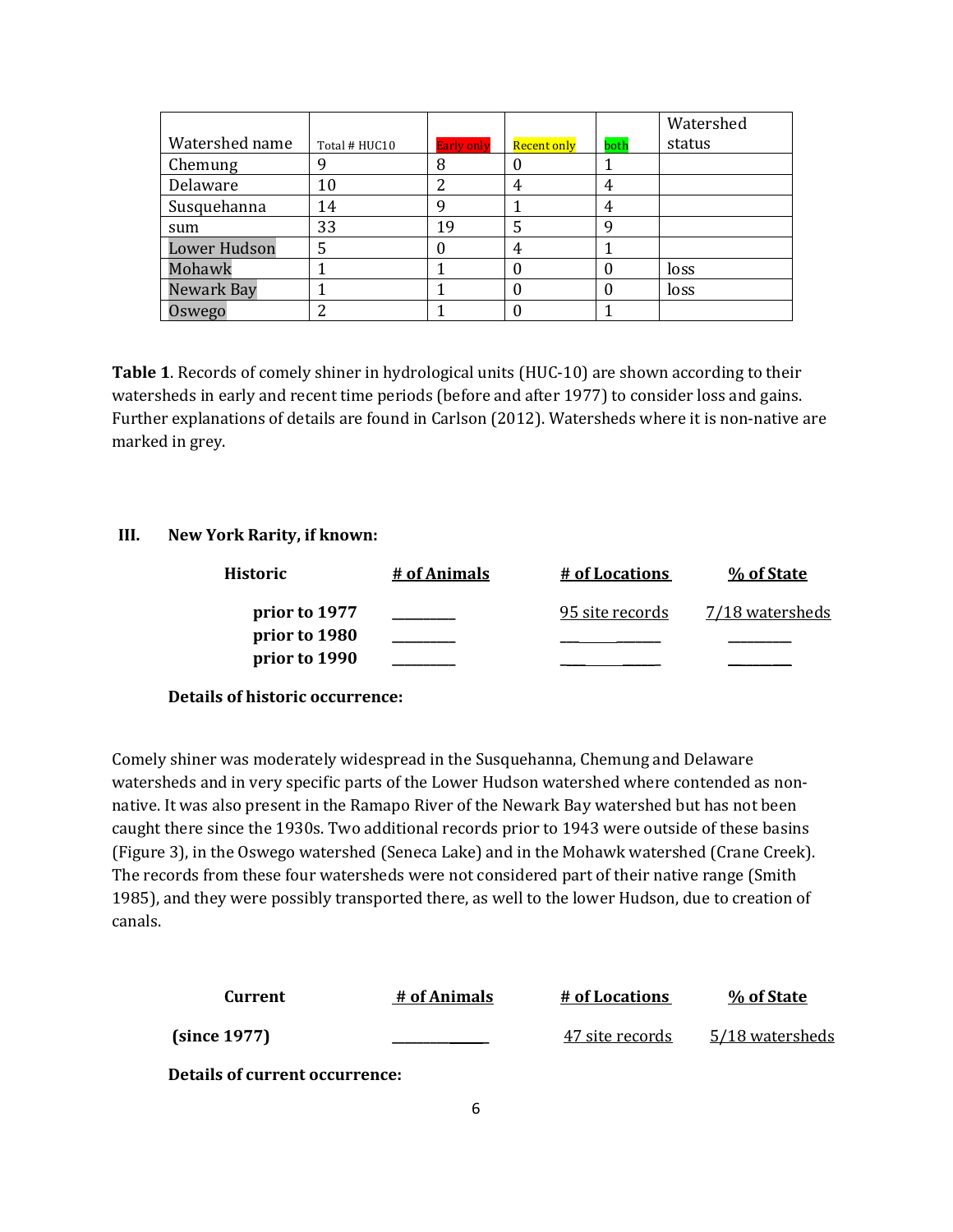Most of the recent records, since 1993, are from the Delaware (11), Susquehanna (8) and lower Hudson (1), and there are none from the Chemung, Mohawk or Newark Bay. Comely shiner are known to still exist in only Seneca Lake of the Oswego watershed, in the nearby Catharine Creek.

#### **New York's Contribution to Species North American Range:**

| % of NA Range in New York | <b>Classification of New York Range</b> |  |  |
|---------------------------|-----------------------------------------|--|--|
| $\sim$ 100 (endemic)      | Core                                    |  |  |
| $-76-99$                  | $\underline{X}$ Peripheral              |  |  |
| 51-75                     | ___ Disjunct                            |  |  |
| 26-50                     | Distance to core population:            |  |  |
| $X_{-}$ 1-25              | <u>300 miles</u>                        |  |  |

## **IV. Primary Habitat or Community Type:**

**1.** Medium River, Low-Moderate Gradient, Assume Moderately Buffered

#### **Habitat or Community Type Trend in New York:**

| Declining ______Stable     | <b>Increasing</b> | <u>X</u> Unknown |
|----------------------------|-------------------|------------------|
|                            |                   |                  |
| <b>Habitat Specialist?</b> | Yes.              | No.              |
| <b>Indicator Species?</b>  | Yes               | No<br>X          |

#### **Habitat Discussion:**

The comely shiner is found in moderate to larger sized streams, over sand, gravel, or rubble substrates. It tolerates a wide range of current but seems to prefer pools and backwaters (Smith 1985).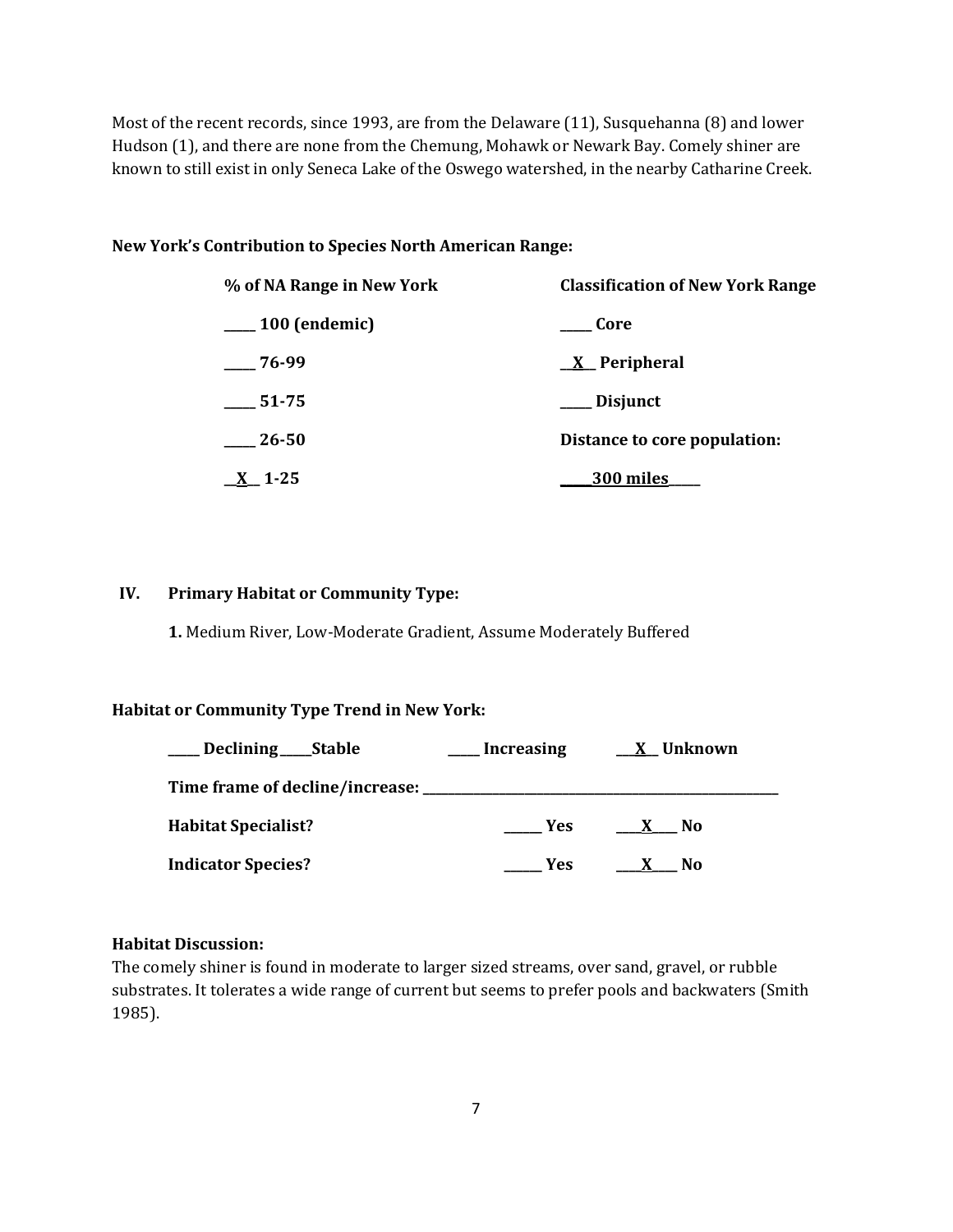- **V. New York Species Demographics and Life History**
	- **\_\_X\_\_\_ Breeder in New York**
		- **\_\_X\_\_ Summer Resident**
		- **\_\_X\_\_ Winter Resident**
		- **\_\_\_\_\_ Anadromous**

**\_\_\_\_\_ Non-breeder in New York**

- **\_\_\_\_\_ Summer Resident**
- **\_\_\_\_\_ Winter Resident**
- **\_\_\_\_\_ Catadromous**
- **\_\_\_\_\_ Migratory only**
- **\_\_\_\_\_Unknown**

## **Species Demographics and Life History Discussion:**

Very little is known about the life history of this species (Werner 2004). It apparently spawns throughout summer, mostly in July (NatureServe 2012).

### **VI. Threats:**

Threats to this species are not known. Its ability to withstand turbidity made it seem more tolerant than some minnows. There have been no studies to assess its problems, threats, limiting factors or overall vulnerability.

## **Are there regulatory mechanisms that protect the species or its habitat in New York?**

**\_\_\_\_\_\_ No \_\_\_\_\_ Unknown \_\_X\_\_\_ Yes** 

The Protection of Waters Program provides protection for rivers, streams, lakes, and ponds under Article 15 of the NYS Conservation Law. However, agricultural activities are exempt from Article 15 regulation, and only streams of C(T) or C(Ts) or higher classification are regulated.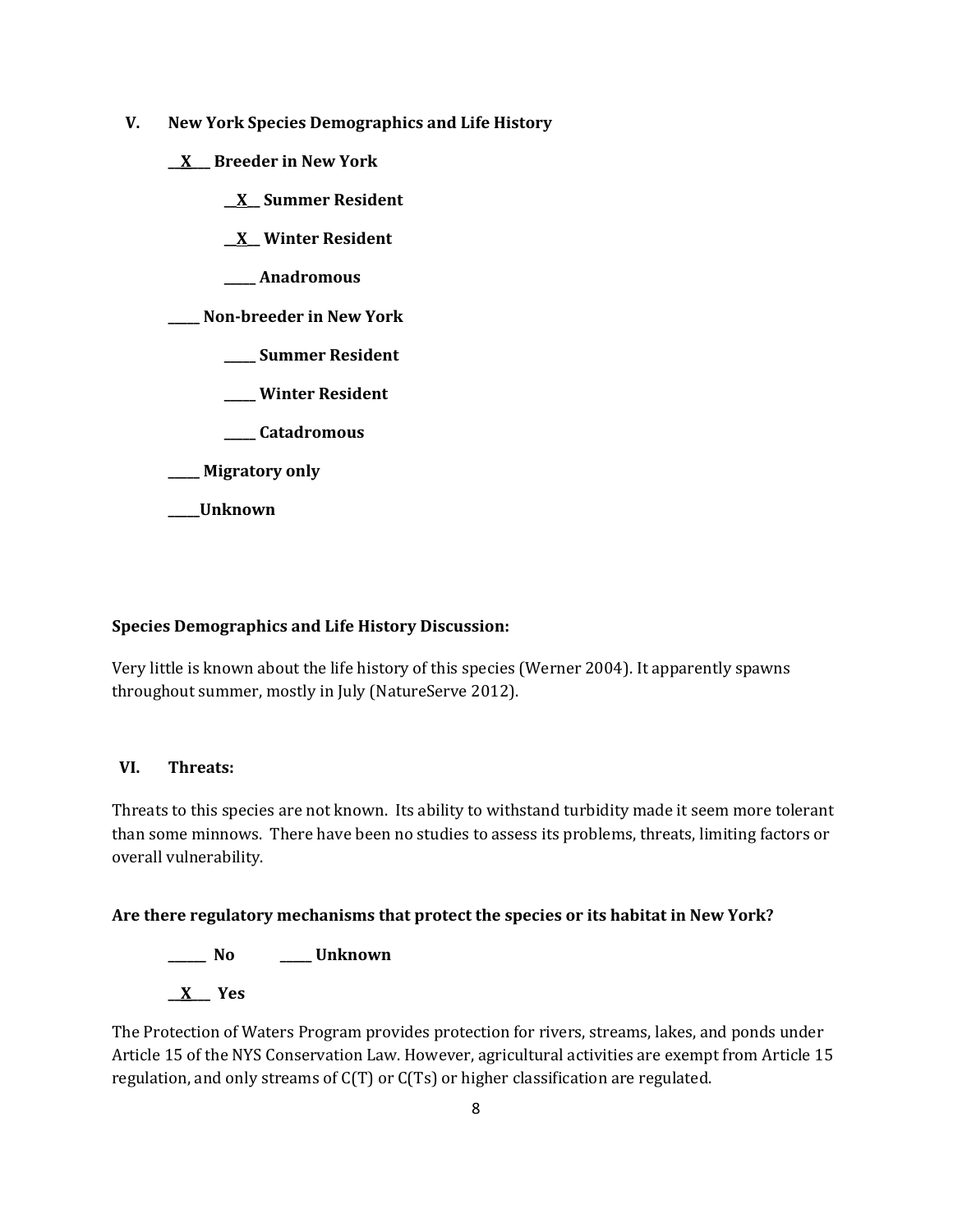## **Describe knowledge of management/conservation actions that are needed for recovery/conservation, or to eliminate, minimize, or compensate for the identified threats:**

Sample in all known watersheds, inventory habitat in streams currently and formerly occupied by the species, and work to restore water quality in the Susquehanna watershed.

| <b>Conservation Actions</b> |                                         |  |
|-----------------------------|-----------------------------------------|--|
| <b>Action Category</b>      | Action                                  |  |
| Land/Water Protection       | Resource/Habitat Protection             |  |
| Land/Water Protection       | Site/Area Protection                    |  |
| Land/Water Management       | Site/Area Management                    |  |
| Land/Water Management       | Habitat/Natural Process Restoration     |  |
| Law/Policy Action           | Policy Regulation Change/Implementation |  |

Conservation actions following IUCN taxonomy are categorized in the table below.

The Comprehensive Wildlife Conservation Strategy (NYSDEC 2005) includes recommendations for the following actions for the comely shiner.

### **Habitat Research:**

Inventory the habitat in streams currently and formerly occupied by the species.

#### **Habitat Restoration:**

Habitat losses and restoration are part of a State Wildlife Grants project from 2003 directed at the Susquehanna watershed.

## **Population Monitoring:**

More sampling is needed in these watersheds.

## **VII. References**

Argent, D. G., R.F. Carline and J.R. Stauffer. 1998. Changes in the distribution of Pennsylvania fishes: the last 100 years. J. Penn. Acad. Sci. 72 (1):32-37.